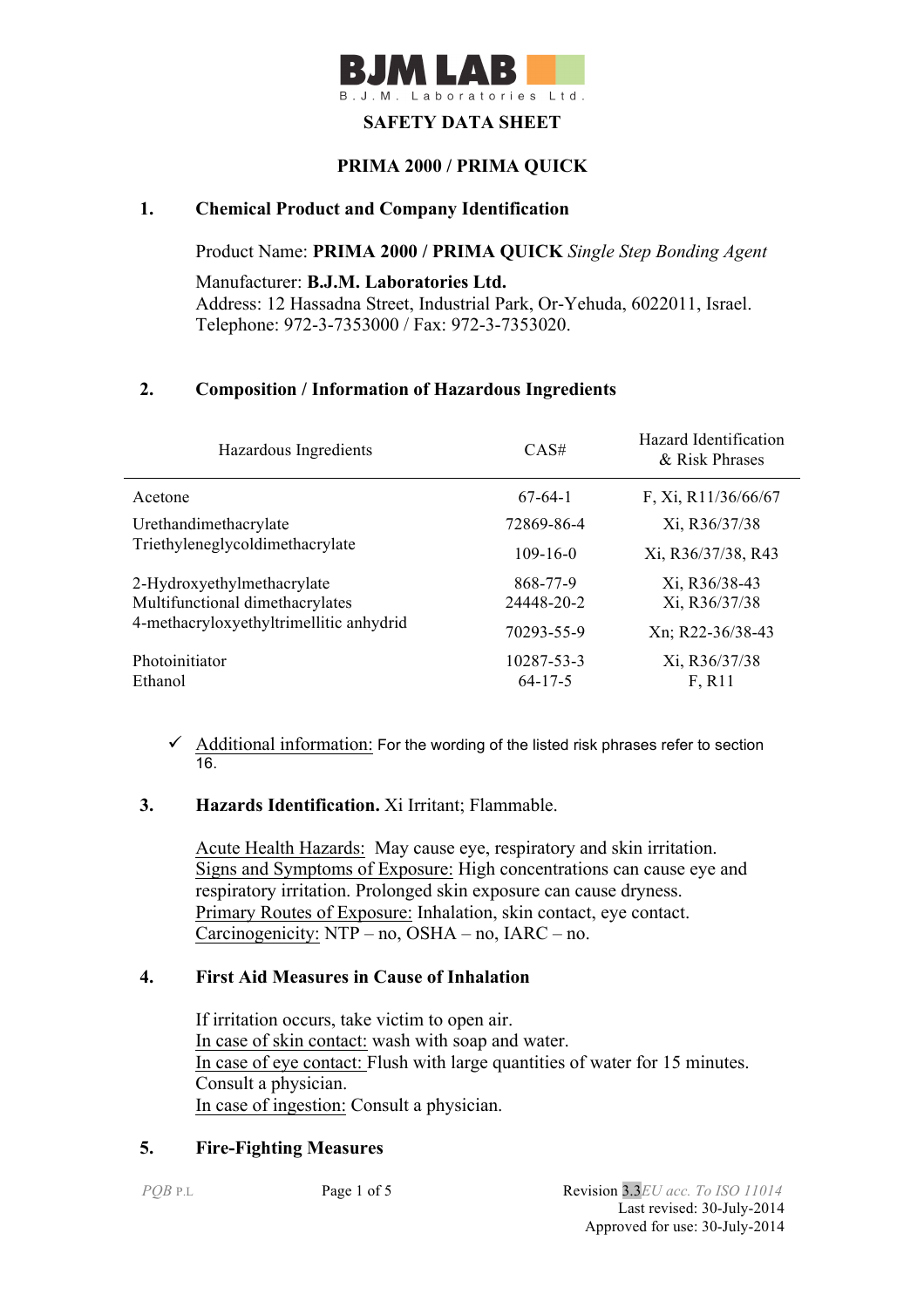

Flash Point:  $> 23^{\circ}$ C  $- 50$  (Ethanol solution) Extinguishing Media: Carbon dioxide, water spray, dry chemical. Special Fire Fighting Procedures: Avoid a direct jet of water. Unusial Fire and Explosion Hazards: None.

# **6. Accidental Release Measures**

 Environmental Precautions: Avoid seepage into suvers and water supplies. Clean-Up Procedure: Contain spill and pick up material with a suitable absorbent material. Place absorbent into a container for later disposal. Clean spill area with detergent and water.

# **7. Handling and Storage**

 Handling: No special measures necessary if handled according to instructions. Storage: Keep container tightly closed when not in use. Store in a cool, dry location. Keep material in original packaging.

# **8. Exposure Controls/ Personal Protection**

 Exposure Controls: Use only in well ventilated areas. Hand and Skin Protection: Avoid unnecessary skin contact. Wear latex gloves when handling. Hygiene Measures: Remove spilled material from skin and clothing. Do not eat or drink when handling this material.

# **9. Physical and Chemical Properties**

Appearance: Light yellow liquid. Odour: Specific odour. Boling Point: N/A Flash Point:  $\geq 23^{\circ}\text{C} - 50$  (Ethanol solution) Solubility in Water: Insoluble Vapor Density ( $Air = 1$ ):  $N/E$ Vapor Pressure (mm Hg): N/E

# **10. Stability and Reactivity**

 Stability: Stable if handled according to directions. Hazardous Reactions: None if handled according to directions Hazardous Polymerization: May occur. Conditions to Avoid: Heat; UV-light. Incompatibility: Free radicals, reducing agents, heavy metal ions. Hazardous Decomposition Products: Carbon dioxide, carbon monoxide, acrylic decomposition products, depending on conditions of heating and burning.

# **11. Toxicological Information**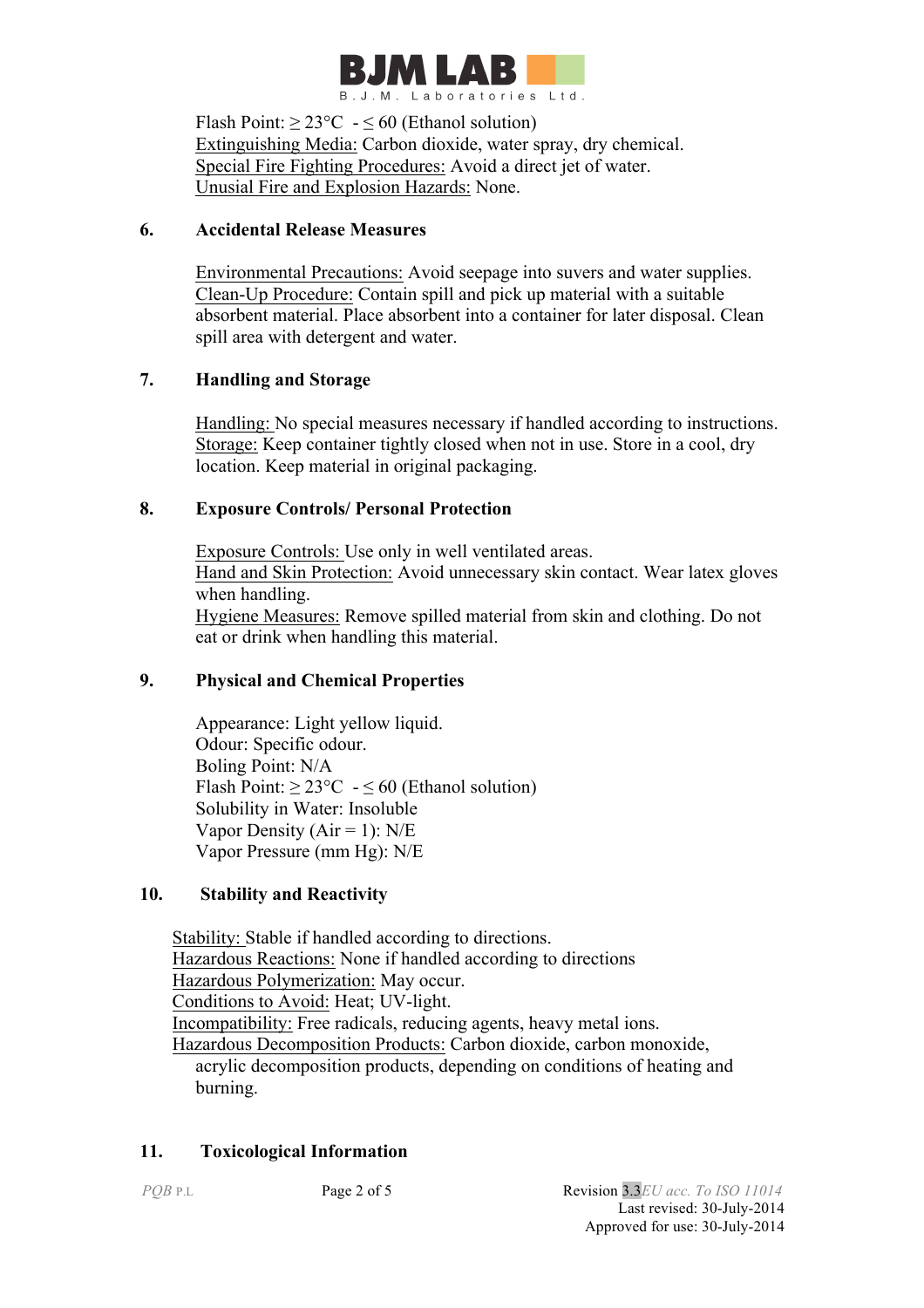

Acute oral toxicity: LD50 (rat) > 500 mg/kg Irritation of Skin: Dryness and Irritation possible upon prolonged exposure. Allergic Effects: Methacrylate sensitive individuals may exhibit an allergic reaction.

### **12. Ecological Information**

 Do not discharge into suvers or water supplies. Environmental persistence and degradability: No data available. Ecotoxicity: No data available.

#### **13. Disposal Considerations**

 May be disposed of in landfill or incinerator In accordance with local, state and federal regulations.

### **14. Transport Information**

| 14.1 Transport at land | ADR                    | 3                       | <b>RID</b>       |   |
|------------------------|------------------------|-------------------------|------------------|---|
|                        |                        | Flash Point:            |                  | 3 |
|                        |                        | $\geq$ 23°C - $\leq$ 60 |                  |   |
|                        | <b>UN</b> Number       | 1170                    | Kemler<br>Number |   |
|                        | Packing Group          | Ш                       |                  |   |
|                        | Proper shipping name   | <b>Ethanol Solution</b> |                  |   |
| 14.2 Transport at sea  | <b>ADNR</b>            | 3                       | <b>IMDG</b>      | 3 |
|                        | <b>UN</b> Number       | 1170                    |                  |   |
|                        | EMS                    | $F-E$ , $S-D$           | <b>MFAG</b>      |   |
|                        | Packing Group          | Ш                       |                  |   |
|                        | Proper shipping name   | <b>Ethanol Solution</b> |                  |   |
| 14.3 Air transport     | <b>ICAO / IATA-DGR</b> |                         |                  |   |
|                        | UN Number              | 1170                    |                  |   |
|                        | Proper shipping name   | <b>Ethanol Solution</b> |                  |   |
|                        | <b>Subsidiary Risk</b> |                         |                  |   |
|                        | Labels                 | <b>Ethanol Solution</b> |                  |   |
|                        | Packing Group          | Ш                       |                  |   |
|                        |                        |                         |                  |   |
|                        |                        |                         |                  |   |

 U.S. DOT Shipping Name: Ethanol Solution U.S. DOT Hazard Class: 3 Number: UN1170 U.S. Dot Packing Group: III Other: Class 3 Flammable Liquids.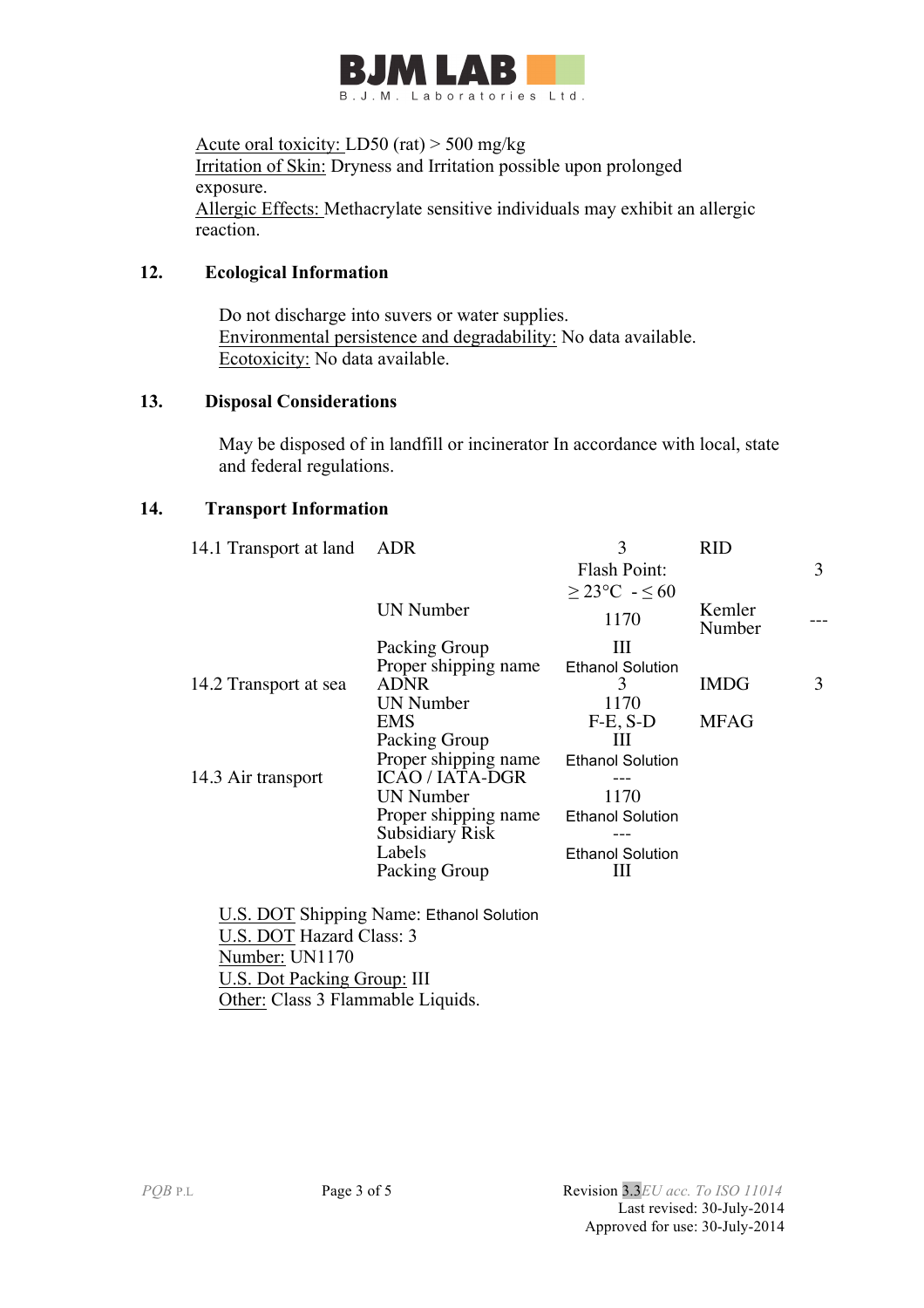

### **15. Regulatory Information**

This product requires classification according to the criteria of EC. The product is a medical device according to the EC-directive 93/42.

| 15.1 UN Number<br>15.2 National<br>regulations<br>15.3 EU number | 1170                                                                           |
|------------------------------------------------------------------|--------------------------------------------------------------------------------|
| 15.4 Hazard symbols                                              | F<br>Xi,                                                                       |
| 15.5 Hazard                                                      | Xi: Irritant. F: Highly Flammable. Contains Ethyl                              |
| designation                                                      | Alcohol, HEMA, 4-Methacryloxyethyltrimellitic                                  |
|                                                                  | anhydride, Acetone                                                             |
| 15.6 Risk phrases                                                |                                                                                |
|                                                                  | R: 11, 36, 37/38, 43                                                           |
|                                                                  | 11 Highly flammable.                                                           |
|                                                                  | 36 Irritating to eyes.<br>37/38 Irritating to respiratory system and skin.     |
|                                                                  | 43 May cause sensitization by skin contact.                                    |
| 15.7 Safety phrases                                              |                                                                                |
|                                                                  | S: 2, 9, 16, 23, 26, 28, 24/25, 37/39<br>2 Keep out of the reach of children.  |
|                                                                  | 9 Keep container in a well-ventilated place.                                   |
|                                                                  | 16 Keep away from sources of ignition - No smoking.                            |
|                                                                  | 23 Do not breathe vapour.                                                      |
|                                                                  | 26 In case of contact with eyes, rinse immediately with                        |
|                                                                  | plenty of water and seek medical advise.                                       |
|                                                                  | 28 After contact with skin, wash immediately with<br>plenty of water and soap. |
|                                                                  | 24/25 Avoid contact with skin and eyes.                                        |
|                                                                  | 37/39 Wear suitable gloves and eye/face protection.                            |

 U.S. – O.S.H.A. Status: This material is Xi: Irritant. F: Flammable under the criteria the U.S. Federal Hazard Communication Standard.

#### **16. Other Information**

These data are based on our present knowledge. However, they shall not constitute a guarantee for any specific product features and shall establish a legally valid contractual relationship.

#### **Relevant R-phrases**

11 Highly flammable. 22 Harmful if swallowed. 36 Irritating to eyes. 37/38 Irritating to respiratory system and skin. 43 May cause sensitisation by skin contact.

Xn Harmful.